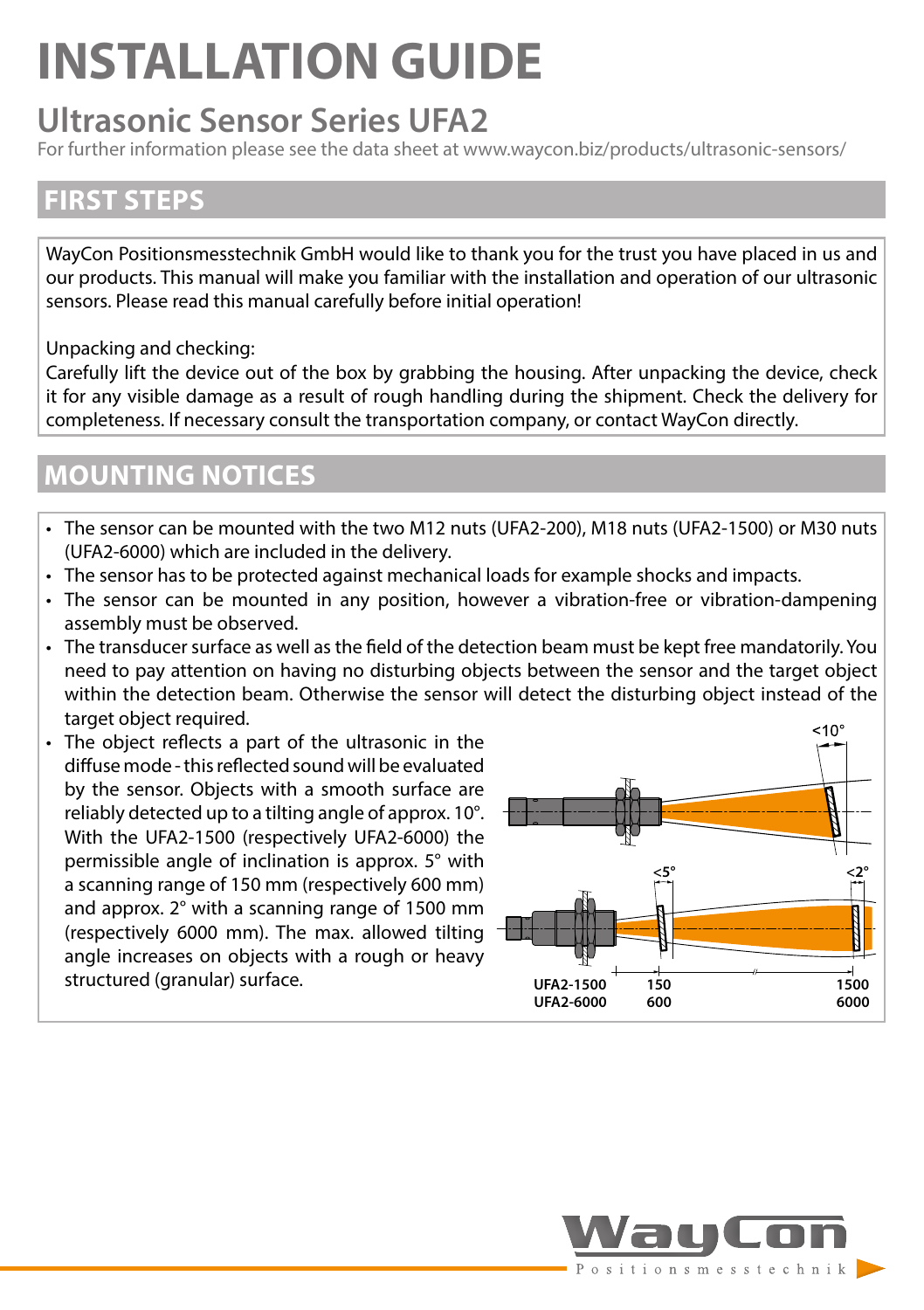# **DETECTION BEAMS**

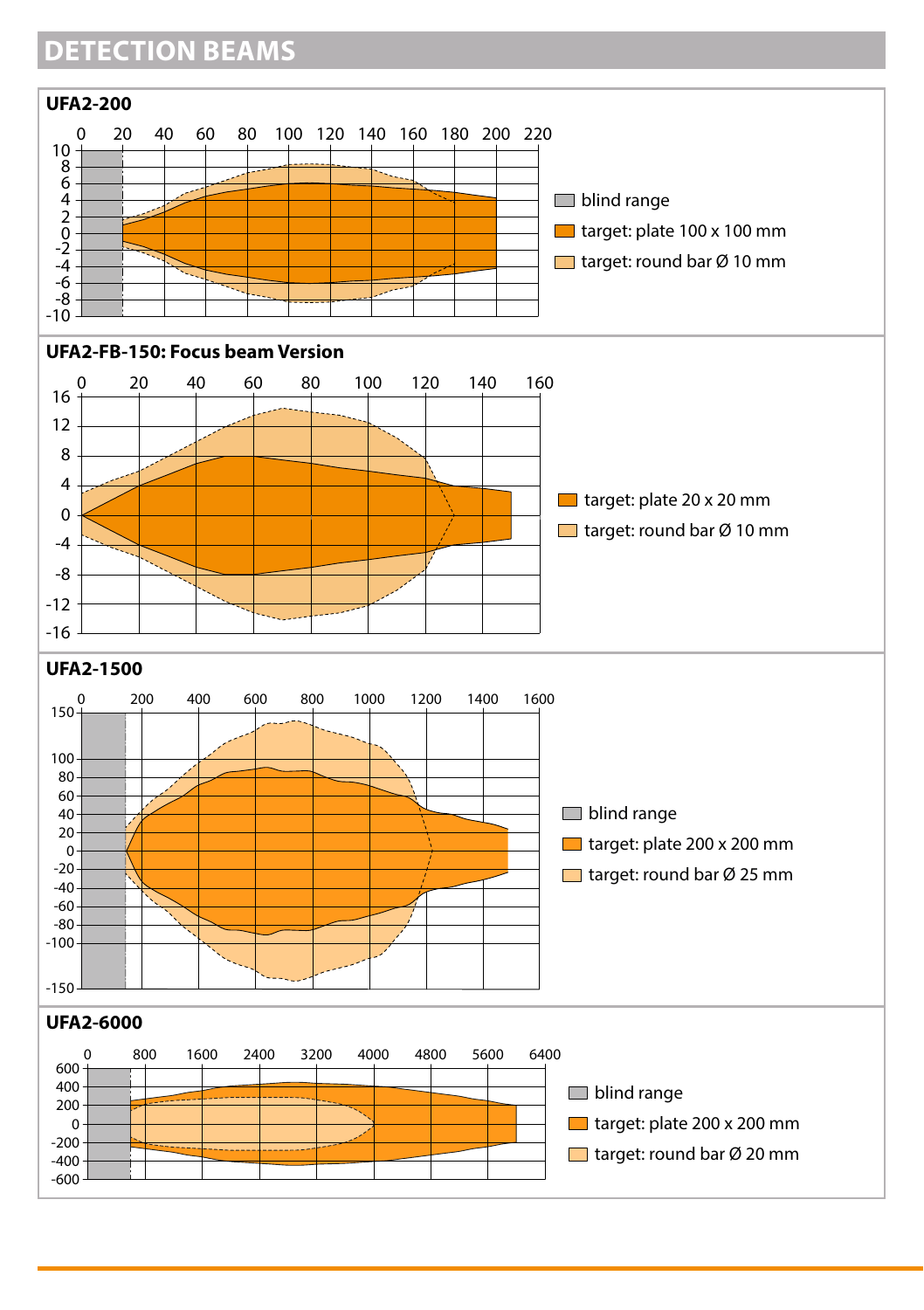### **ELECTRICAL CONNECTION**

| Pin            | Analog output | <b>Switching output</b> | <b>Connection cable K4P</b> |
|----------------|---------------|-------------------------|-----------------------------|
|                | +V            | $+V$                    | <b>BR</b>                   |
| 2              | Analog output | Teach                   | WS                          |
| 3              | <b>GND</b>    | <b>GND</b>              | BL                          |
| $\overline{4}$ | Teach         | Switching output        | SW                          |











## **TEACHING FUNCTION ANALOG OUTPUT**

#### **Teaching the measurement range:**

The measuring range is defined by two teach points. The output signal is scaled to the taught measuring range.

#### **Procedure:**

- 1. Place the target on the position of the 1st teach point (i.e. where 0 V or 4 mA should be output).
- 2. Connect the teaching line (Pin 4) with +V (Pin 1) for 0.1...2 s. LED flashes slowly (1 Hz).
- 3. Within <20 s, place the target on the position for the 2nd teach point (i.e. where 10 V or 20 mA should be output) and connect the teaching line with +V for 0.1...2 s.
- 4. LED flashes 2 times: teach procedure successful LED flashes 4 times: teach procedure not successful

#### **Changing the analog output signal:**

The physical quantity (current/voltage) of the analog output is changed.

#### **Procedure:**

- 1. Connect the teaching line (Pin 4) with +V (Pin 1) for >6 s.
- 2. LED flashes 2 times: change successful
- LED flashes 4 times: change not successful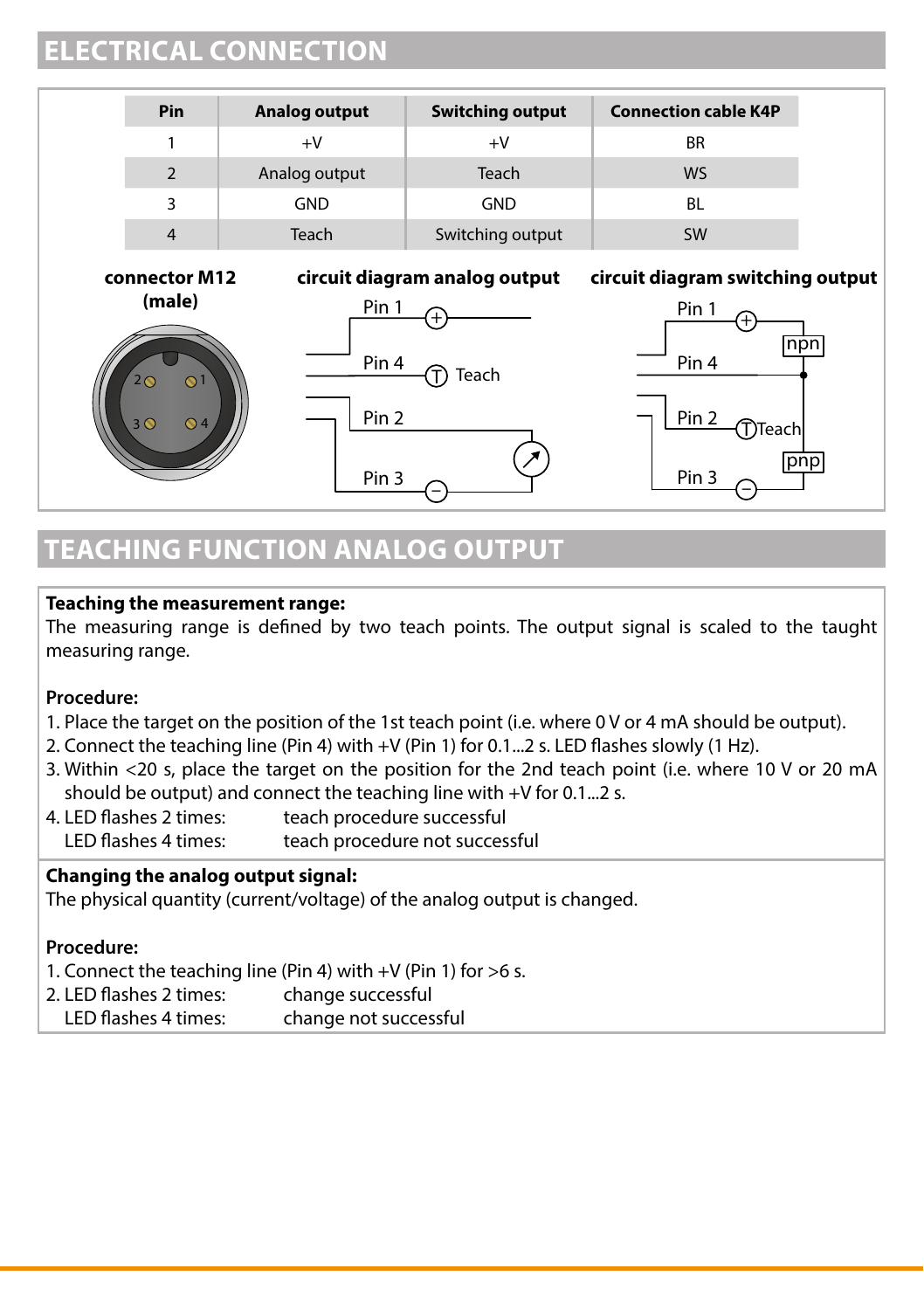#### **Teaching the window size:**

The window size is defined by two switching limits.

#### **Procedure:**

- 1. Place the target on the position of near switching point.
- 2. Connect the teaching line (Pin 2) with +V (Pin 1) for 0.1...2 s. LED flashes slowly (1 Hz).
- 3. Within <20 s, place the target on the position of the far switching point and connect the teaching line with  $+V$  for 0.1...2 s.<br>4 I FD flashes 2 times:
- teach procedure successful LED flashes 4 times: teach procedure not successful

#### **2-step teaching:**

Both conditions (background and object) can be taught successively. The switching point is placed between the object and the background.

#### **Procedure:**

- 1. Place the target on the position of near switching point.
- 2. Connect the teaching line (Pin 2) with +V (Pin 1) for 2...4 s. LED flashes slowly (1 Hz).
- 3. Within <20 s, remove the target and connect the teaching line with +V for 2...4 s.
- 4. LED flashes 2 times: teach procedure successful
- LED flashes 4 times: teach procedure not successful

#### **Autoteach procedure:**

Opens a teach window for 4...8 s and automatically teaches passing objects. The switching point is placed between the object and the background.

#### **Procedure:**

- 1. Connect the teaching line (Pin 2) with +V (Pin 1) for 4...6 s. LED flashes fast (2 Hz).
- 2. Within the next 4...8 s, the autoteach procedure detects passing objects.
- 3. LED flashes 2 times: teach procedure successful LED flashes 4 times: teach procedure not successful

#### **Changing the switching function:**

Changes between NO <=> NC. Causes a inversion of the switching output function (signal inversion on objects within / outside the window).

#### **Procedure:**

- 1. Connect the teaching line (Pin 2) with +V (Pin 1) for >6 s.
- 2. LED flashes 2 times: change successful
- LED flashes 4 times: change not successful

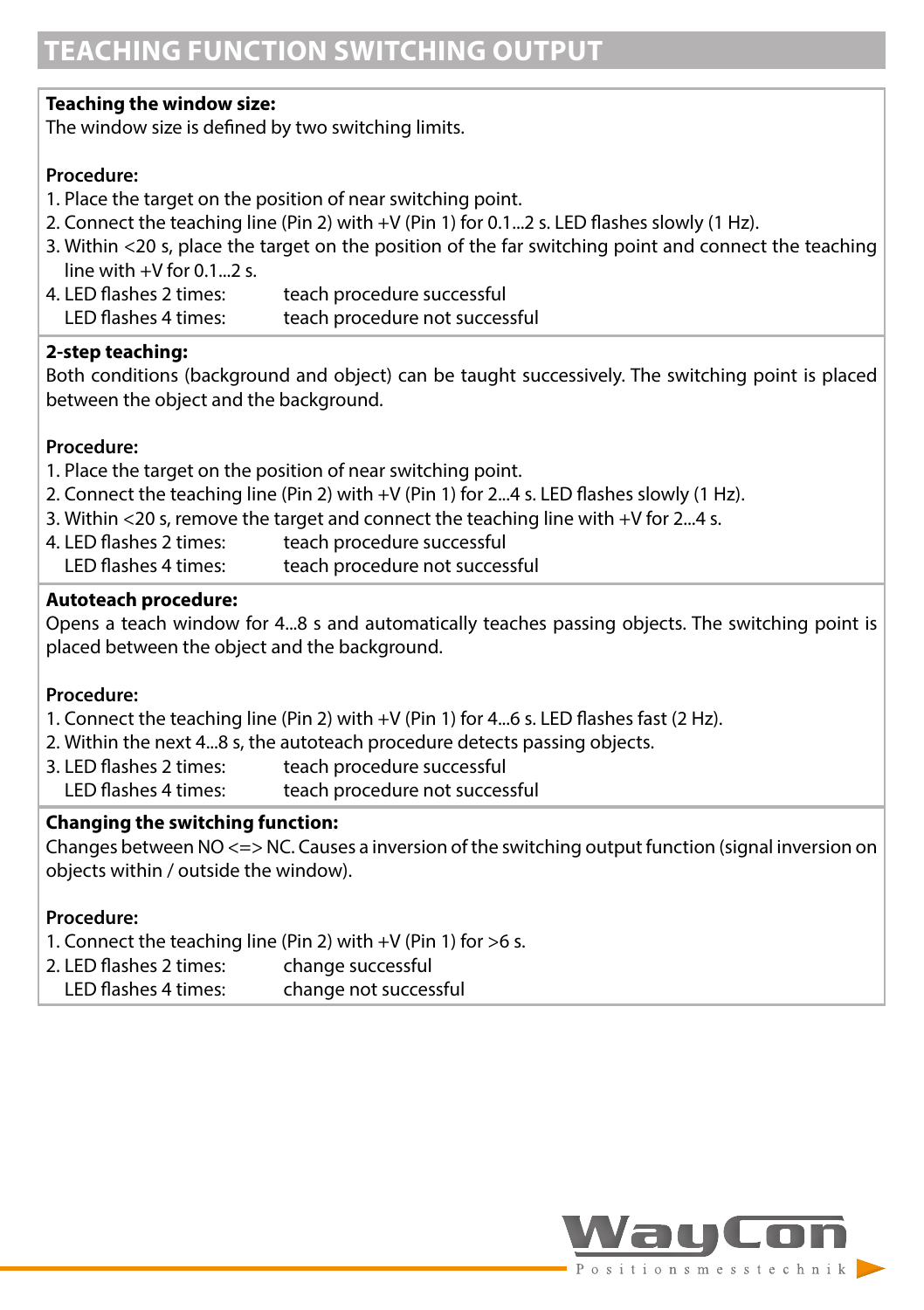## **INFLUENCES ON THE MEASUREMENT**

#### **Environmental influences:**

Ultrasonic sensors are made for the use in atmospheric air. Environmental Influences like rain, snow, dust or smoke have no influence on the accuracy of the measurement. However, measurements under pressure (higher that the atmospheric pressure) are not possible with ultrasound sensors. Strong wind or air turbulences may lead to instability in measurement values. A flow speed up to a few

m/s is unproblematic and will have no influence on the sensor's accuracy.

#### **Target Influences:**

- *• Liquids* are excellently detectable with ultrasound. A classic application for ultrasonic sensors is level measurement. The sound beam axis however must have a maximum deviation of 3° vertically to the liquid level (no strong waves), otherwise the reflected sound will miss the sensor.
- *• Hot Targets* with high temperatures cause a thermal convection in the surrounding air. For this reason the sound beam may be strongly diverted vertically to its axis, so that the echo is weakened, or can no longer be received at all.
- *• For convex (cylindrical and spherical) surfaces* every area element has a different angle to the sound cone's axis. The reflected cone thus diverges and the portion of the sound energy reflected to the receiver is reduced correspondingly. The maximum range decreases with the decreasing size of the cylinder (ball).
- *• The roughness and surface structures of the object* to be detected also determine the scanning capacities of the ultrasonic sensors. Surface structures that are larger than the ultrasound wavelength, as well as coarse-grained bulk materials, reflect ultrasound in a scattered manner, and are not detected optimally by the sensor under these conditions.
- *• Hard material* reflects almost all of the impulse energy from ultrasound applications in a way that makes them very easy to detect with ultrasound.
- *• Soft material,* on the other hand, absorbs almost all of the impulse energy. It is thus harder to detect with ultrasound. These materials include felt, cotton, coarse meshes, foam, etc.
- *• Thin-walled foils* behave like soft materials. To be able to use ultrasound, the foil thickness should be at least 0.01 mm.